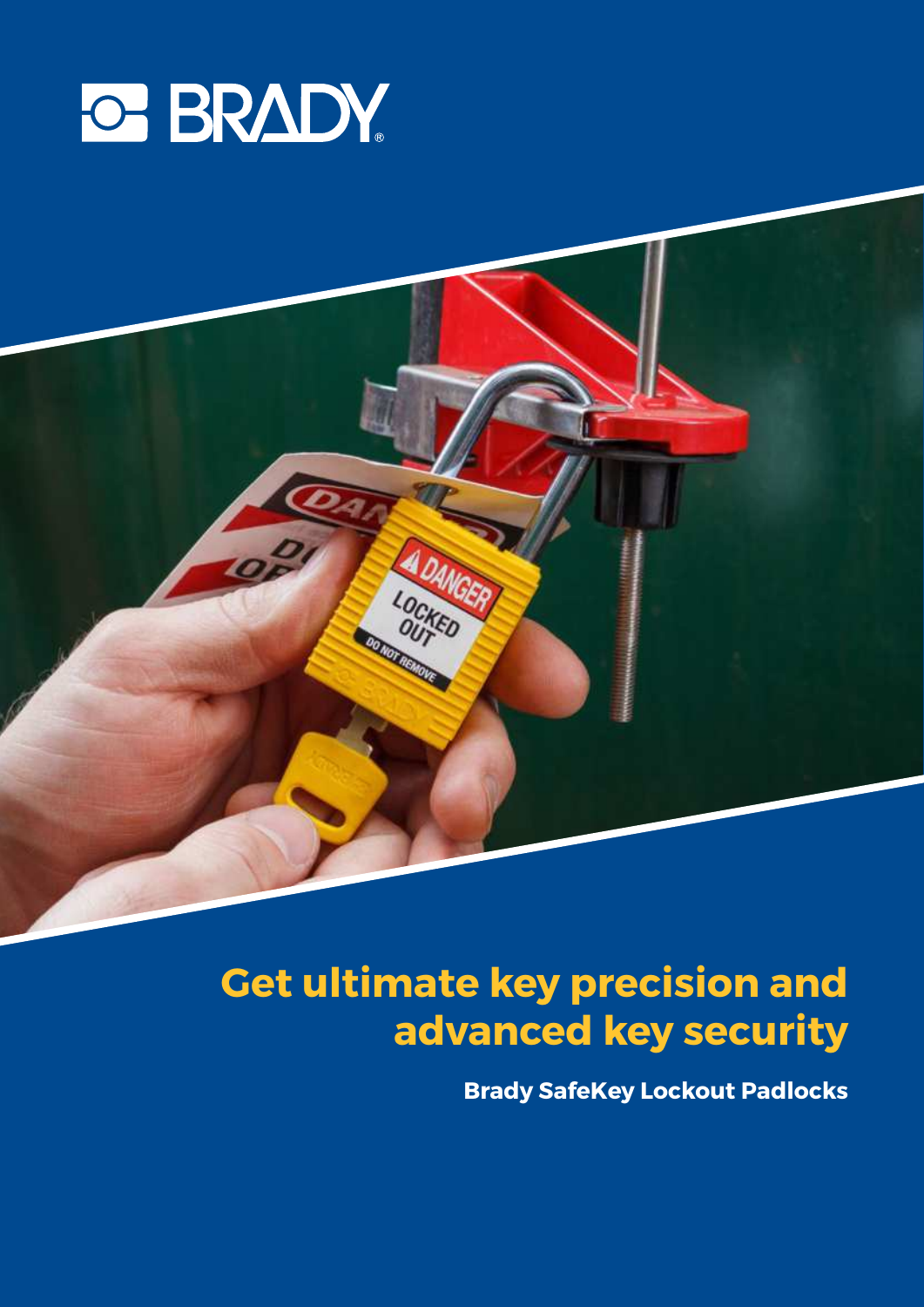# Made like no other

### Brady SafeKey Lockout Padlocks

In the last 50 years we've seen a manufacturing technology boom matched only by the industrial revolution. In fact, industrial maintenance employment has grown by more than 20% in the last decade.\* With these advances, lockout needs have grown. Choose SafeKey Lockout Padlocks, exclusively from Brady, to lock in to ultimate key precision and advanced key security for years to come.

With this innovatively designed padlock you get up to 700% more unique key possibilities than a standard safety padlock, without sacrificing a secure lockout. It's all in the forward-thinking design of the locking mechanism and unique key blade that gives you more precision and control in your lockout programme. With that level of precision, you're covered from your simple to highly complex lockout needs. You also get:

- easy operation with extra smooth key insertion and removal even when wearing gloves!
- fast identification with the colour-matched key and lock body
- years of use with the low-friction locking mechanism that helps maintain key integrity
- excellent durability in every industrial environment



*\*U.S. Bureau of Labor Statistics. (2019, January 22). Occupational Employment Statistics. https://www.bls.gov/oes/tables.htm*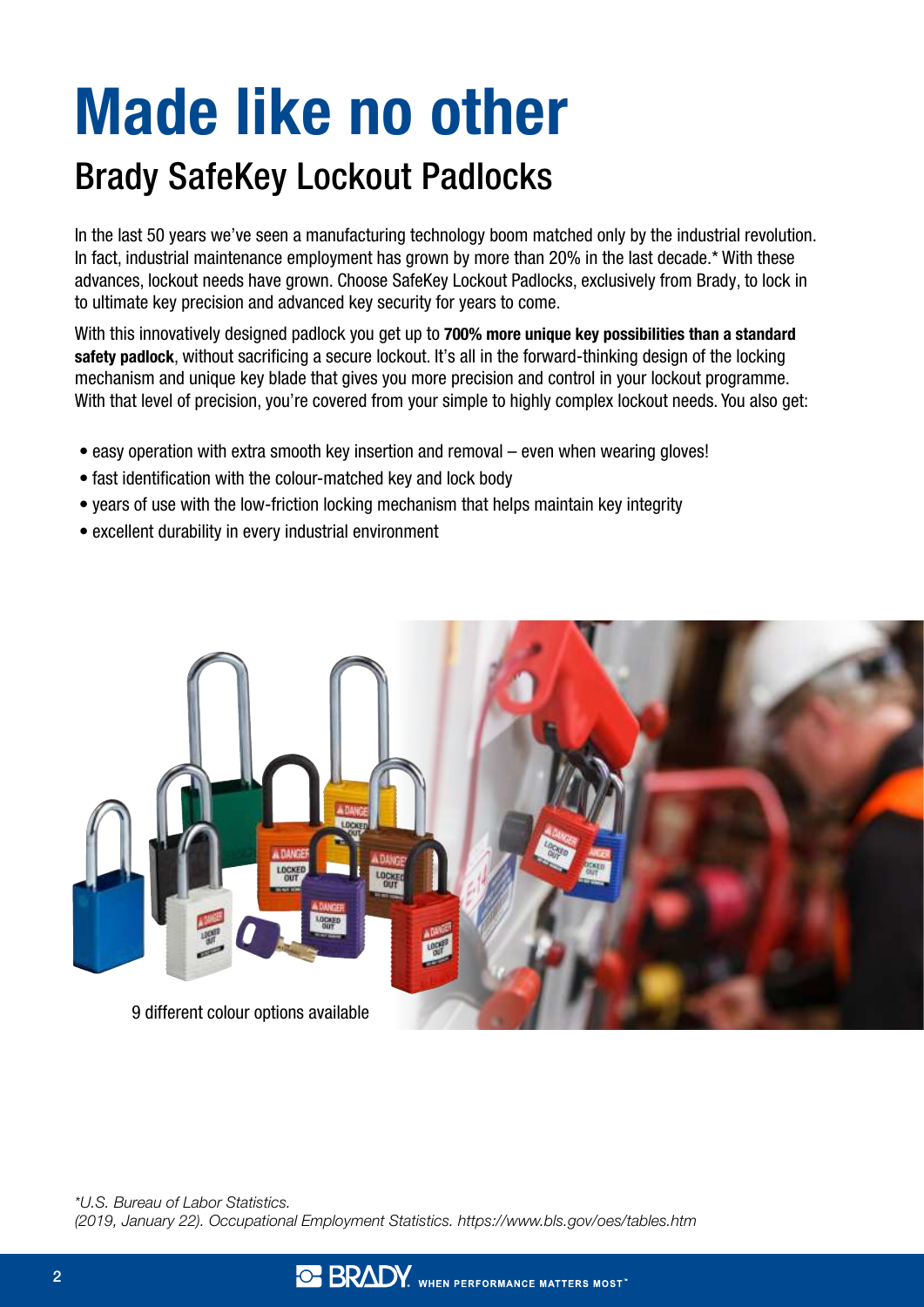# See the difference in the details

Product innovations are only as good as the benefits they provide. See the difference you get with the patent-pending SafeKey Lockout Padlocks:

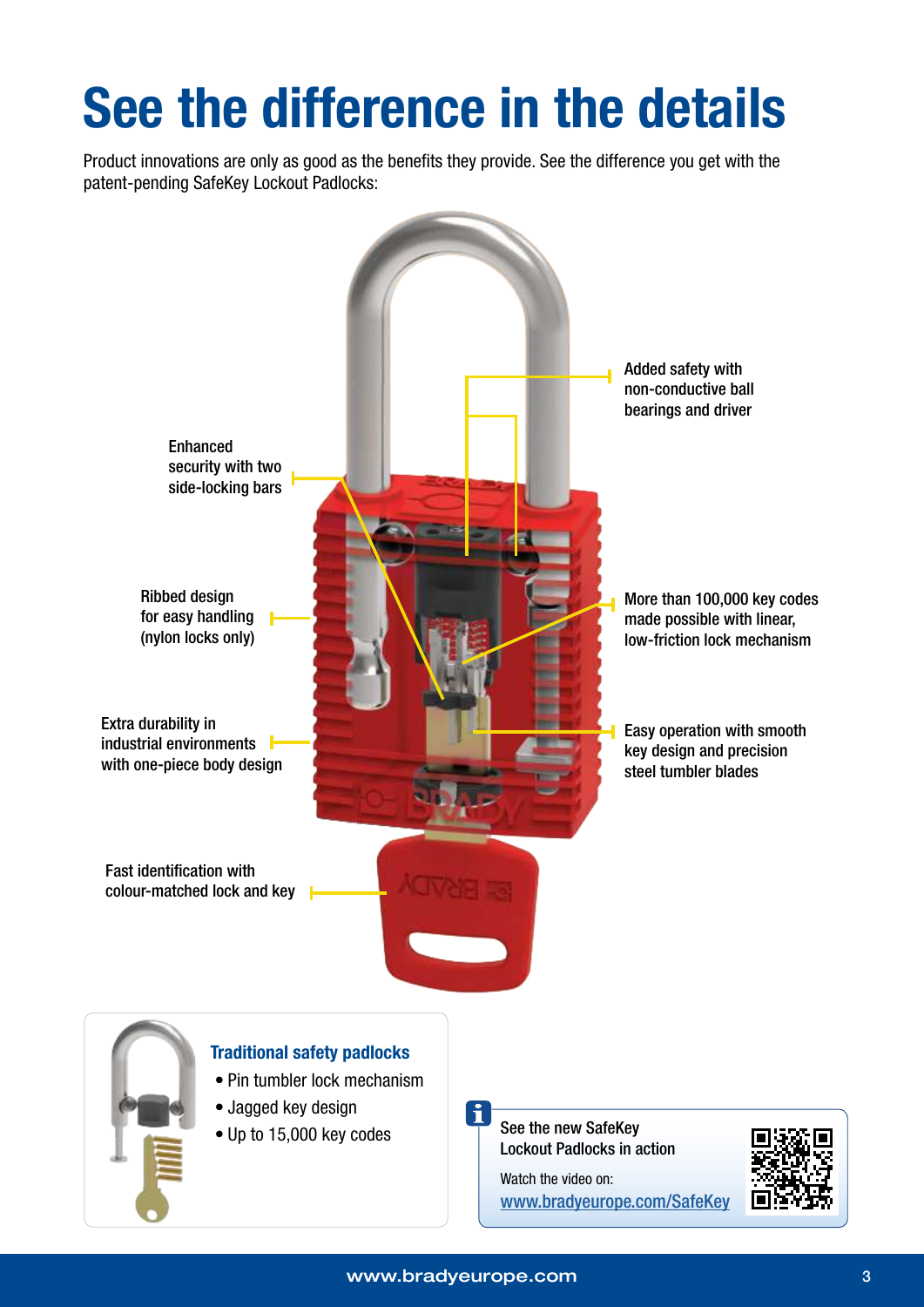# Get the best padlock for your application

It's all about options – and SafeKey Lockout Padlocks provide them. SafeKey lets you choose from a variety of options to fit your specific application and facility needs. Each option boasts up to 700% more unique key codes than standard safety locks through the patent-pending linear lock design and includes one key with the option to order more keys if necessary. Choose the option that best suits your needs.

| <b>SafeKey</b><br><b>Nylon</b>                                                                                 | <b>SafeKey</b><br><b>Nylon Compact</b>                                                                                     | <b>SafeKey</b><br><b>Aluminium</b>                                                         |  |  |  |  |  |  |
|----------------------------------------------------------------------------------------------------------------|----------------------------------------------------------------------------------------------------------------------------|--------------------------------------------------------------------------------------------|--|--|--|--|--|--|
|                                                                                                                |                                                                                                                            |                                                                                            |  |  |  |  |  |  |
| <b>Body material</b>                                                                                           |                                                                                                                            |                                                                                            |  |  |  |  |  |  |
| Nylon, one piece                                                                                               | Nylon, one piece                                                                                                           | Aluminium, one piece                                                                       |  |  |  |  |  |  |
|                                                                                                                | <b>Cylinder material</b>                                                                                                   |                                                                                            |  |  |  |  |  |  |
| Steel locking bar; ceramic polymer driver                                                                      | Steel locking bar; ceramic polymer driver                                                                                  | Steel locking bar; ceramic polymer driver                                                  |  |  |  |  |  |  |
|                                                                                                                | Shackle height, diameter and material                                                                                      |                                                                                            |  |  |  |  |  |  |
| 38 mm / Ø 6.4 mm / Plastic<br>38 mm / Ø 6.4 mm / Steel<br>76 mm / Ø 6.4 mm / Steel                             | 25 mm / Ø 4.3 mm / Plastic                                                                                                 | 38 mm / Ø 6.4 mm / Steel<br>76 mm / Ø 6.4 mm / Steel                                       |  |  |  |  |  |  |
|                                                                                                                | <b>Main application</b>                                                                                                    |                                                                                            |  |  |  |  |  |  |
| General industrial safety and electrical<br>safety                                                             | Electrical Lockout ready equipment or in<br>small spaces                                                                   | Indoor and Outdoor heavy duty safety<br>applications / use                                 |  |  |  |  |  |  |
| <b>Main feature</b>                                                                                            |                                                                                                                            |                                                                                            |  |  |  |  |  |  |
| Lightweight, non-conductive and<br>non-sparking body with non-conductive<br>ball bearings and driver mechanism | Compact, lightweight and non-conductive<br>and non-sparking body with non-conductive<br>ball bearings and driver mechanism | Excellent corrosion resistance and<br>non-conductive ball bearings and driver<br>mechanism |  |  |  |  |  |  |
|                                                                                                                | <b>Main benefit</b>                                                                                                        |                                                                                            |  |  |  |  |  |  |
| High number of KD's with highest precision<br>in MK and GMK systems possible*                                  | High number of KD's with highest precision<br>in MK and GMK systems possible*                                              | High number of KD's with highest precision<br>in MK and GMK systems possible*              |  |  |  |  |  |  |

\*See page 9 for an infographic illustrating all keying options.

### Keying options

With more unique key cuts, it's important that you get the keying type that best suits your lockout programme.

#### Standard options



Keyed Different (KD) – Each lock is opened by its own unique key. Perfect for simple lockout applications and a manageable number of energy isolation points.

**Keyed Alike (KA)** – Each lock in the group can be opened with the same key. Easy to find the right key, reduces number of keys needed to carry. Ideal for individuals or trades responsible for multiple machines or isolation points.

Custom keying options are available. See page 9 for an infographic illustrating all keying options.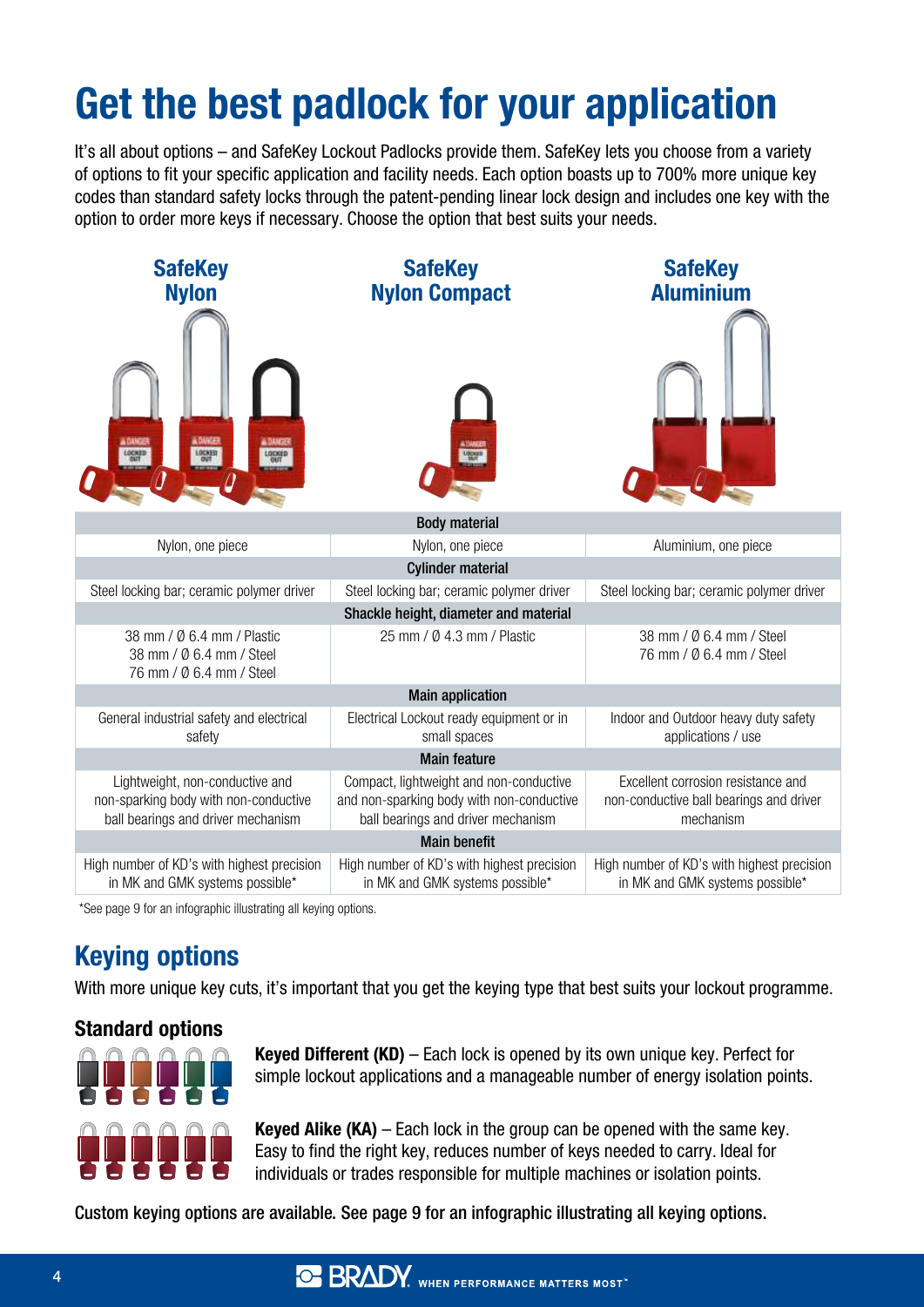#### SafeKey Nylon Padlocks with steel shackle

- Lightweight non-sparking nylon body with a durable steel shackle
- Non-conductive locking mechanism
- Ribbed design for safe handling
- Ideal for general lockout applications
- Key-retaining lock feature

1 key supplied for each padlock.

Custom keying options available.

Supplied with padlock labels in English, French and Spanish.



 $\frac{1}{\Box}$ 

 $\mathbb{P}$ 

 $\Box$ 

 $\bigoplus$ 



| <b>Order Reference</b>                        | <b>Colour</b>    | <b>Shackle</b><br>Height (mm) | <b>Shackle</b><br>Diameter (mm) | <b>Shackle</b><br>Clearance (mm) | <b>Shackle</b><br>Width (mm) | <b>Depth</b><br>(mm) | <b>Height</b><br>(mm) | <b>Width</b><br>(mm) | <b>Quantity</b> |
|-----------------------------------------------|------------------|-------------------------------|---------------------------------|----------------------------------|------------------------------|----------------------|-----------------------|----------------------|-----------------|
| Shackle Height 38 mm / KA - Keyed Alike       |                  |                               |                                 |                                  |                              |                      |                       |                      |                 |
| 150294                                        | <b>Black</b>     | 38.00                         | 6.40                            | 20.00                            | 33.00                        | 19.00                | 84.00                 | 38.00                | 3               |
| 150317                                        | $\bullet$ Blue   | 38.00                         | 6.40                            | 20.00                            | 33.00                        | 19.00                | 84.00                 | 38.00                | 3               |
| 150228                                        | ● Brown          | 38.00                         | 6.40                            | 20.00                            | 33.00                        | 19.00                | 84.00                 | 38.00                | 3               |
| 150341                                        | <b>Green</b>     | 38.00                         | 6.40                            | 20.00                            | 33.00                        | 19.00                | 84.00                 | 38.00                | 3               |
| 150364                                        | <b>Orange</b>    | 38.00                         | 6.40                            | 20.00                            | 33.00                        | 19.00                | 84.00                 | 38.00                | 3               |
| 150229                                        | • Purple         | 38.00                         | 6.40                            | 20.00                            | 33.00                        | 19.00                | 84.00                 | 38.00                | 3               |
| 150271                                        | $\bullet$ Red    | 38.00                         | 6.40                            | 20.00                            | 33.00                        | 19.00                | 84.00                 | 38.00                | 3               |
| 150340                                        | $\circ$ White    | 38.00                         | 6.40                            | 20.00                            | 33.00                        | 19.00                | 84.00                 | 38.00                | 3               |
| 150246                                        | • Yellow         | 38.00                         | 6.40                            | 20.00                            | 33.00                        | 19.00                | 84.00                 | 38.00                | 3               |
| Shackle Height 38 mm / KD - Keyed Differently |                  |                               |                                 |                                  |                              |                      |                       |                      |                 |
| 150234                                        | <b>Black</b>     | 38.00                         | 6.40                            | 20.00                            | 33.00                        | 19.00                | 84.00                 | 38.00                | $\mathbf{1}$    |
| 150224                                        | <b>Black</b>     | 38.00                         | 6.40                            | 20.00                            | 33.00                        | 19.00                | 84.00                 | 38.00                | 6               |
| 150251                                        | $\bullet$ Blue   | 38.00                         | 6.40                            | 20.00                            | 33.00                        | 19.00                | 84.00                 | 38.00                | $\mathbf{1}$    |
| 150316                                        | $\bullet$ Blue   | 38.00                         | 6.40                            | 20.00                            | 33.00                        | 19.00                | 84.00                 | 38.00                | 6               |
| 150275                                        | <b>Brown</b>     | 38.00                         | 6.40                            | 20.00                            | 33.00                        | 19.00                | 84.00                 | 38.00                | $\mathbf{1}$    |
| 150269                                        | ● Brown          | 38.00                         | 6.40                            | 20.00                            | 33.00                        | 19.00                | 84.00                 | 38.00                | 6               |
| 150368                                        | ● Green          | 38.00                         | 6.40                            | 20.00                            | 33.00                        | 19.00                | 84.00                 | 38.00                | $\mathbf{1}$    |
| 150337                                        | Green            | 38.00                         | 6.40                            | 20.00                            | 33.00                        | 19.00                | 84.00                 | 38.00                | 6               |
| 150320                                        | <b>O</b> Orange  | 38.00                         | 6.40                            | 20.00                            | 33.00                        | 19.00                | 84.00                 | 38.00                | $\mathbf{1}$    |
| 150336                                        | Orange           | 38.00                         | 6.40                            | 20.00                            | 33.00                        | 19.00                | 84.00                 | 38.00                | 6               |
| 150250                                        | • Purple         | 38.00                         | 6.40                            | 20.00                            | 33.00                        | 19.00                | 84.00                 | 38.00                | $\mathbf{1}$    |
| 150362                                        | • Purple         | 38.00                         | 6.40                            | 20.00                            | 33.00                        | 19.00                | 84.00                 | 38.00                | 6               |
| 150321                                        | $\bullet$ Red    | 38.00                         | 6.40                            | 20.00                            | 33.00                        | 19.00                | 84.00                 | 38.00                | $\mathbf{1}$    |
| 150270                                        | $\bullet$ Red    | 38.00                         | 6.40                            | 20.00                            | 33.00                        | 19.00                | 84.00                 | 38.00                | 6               |
| 150367                                        | $\bigcirc$ White | 38.00                         | 6.40                            | 20.00                            | 33.00                        | 19.00                | 84.00                 | 38.00                | $\mathbf{1}$    |
| 150292                                        | $\circ$ White    | 38.00                         | 6.40                            | 20.00                            | 33.00                        | 19.00                | 84.00                 | 38.00                | 6               |
| 150343                                        | • Yellow         | 38.00                         | 6.40                            | 20.00                            | 33.00                        | 19.00                | 84.00                 | 38.00                | $\mathbf{1}$    |
| 150225                                        | • Yellow         | 38.00                         | 6.40                            | 20.00                            | 33.00                        | 19.00                | 84.00                 | 38.00                | 6               |
| Shackle Height 76 mm / KD - Keyed Differently |                  |                               |                                 |                                  |                              |                      |                       |                      |                 |
| 150274                                        | <b>Black</b>     | 76.00                         | 6.40                            | 20.00                            | 33.00                        | 19.00                | 122.00                | 38.00                | $\mathbf{1}$    |
| 150249                                        | $\bullet$ Blue   | 76.00                         | 6.40                            | 20.00                            | 33.00                        | 19.00                | 122.00                | 38.00                | $\mathbf{1}$    |
| 150247                                        | <b>Brown</b>     | 76.00                         | 6.40                            | 20.00                            | 33.00                        | 19.00                | 122.00                | 38.00                | $\mathbf{1}$    |
| 150319                                        | <b>Green</b>     | 76.00                         | 6.40                            | 20.00                            | 33.00                        | 19.00                | 122.00                | 38.00                | $\mathbf{1}$    |
| 150248                                        | Orange           | 76.00                         | 6.40                            | 20.00                            | 33.00                        | 19.00                | 122.00                | 38.00                | $\mathbf{1}$    |
| 150233                                        | • Purple         | 76.00                         | 6.40                            | 20.00                            | 33.00                        | 19.00                | 122.00                | 38.00                | $\mathbf{1}$    |
| 150357                                        | $\bullet$ Red    | 76.00                         | 6.40                            | 20.00                            | 33.00                        | 19.00                | 122.00                | 38.00                | $\mathbf{1}$    |
| 150295                                        | $\bigcirc$ White | 76.00                         | 6.40                            | 20.00                            | 33.00                        | 19.00                | 122.00                | 38.00                | $\mathbf{1}$    |
| 150296                                        | • Yellow         | 76.00                         | 6.40                            | 20.00                            | 33.00                        | 19.00                | 122.00                | 38.00                | $\mathbf{1}$    |
|                                               |                  |                               |                                 |                                  |                              |                      |                       |                      |                 |

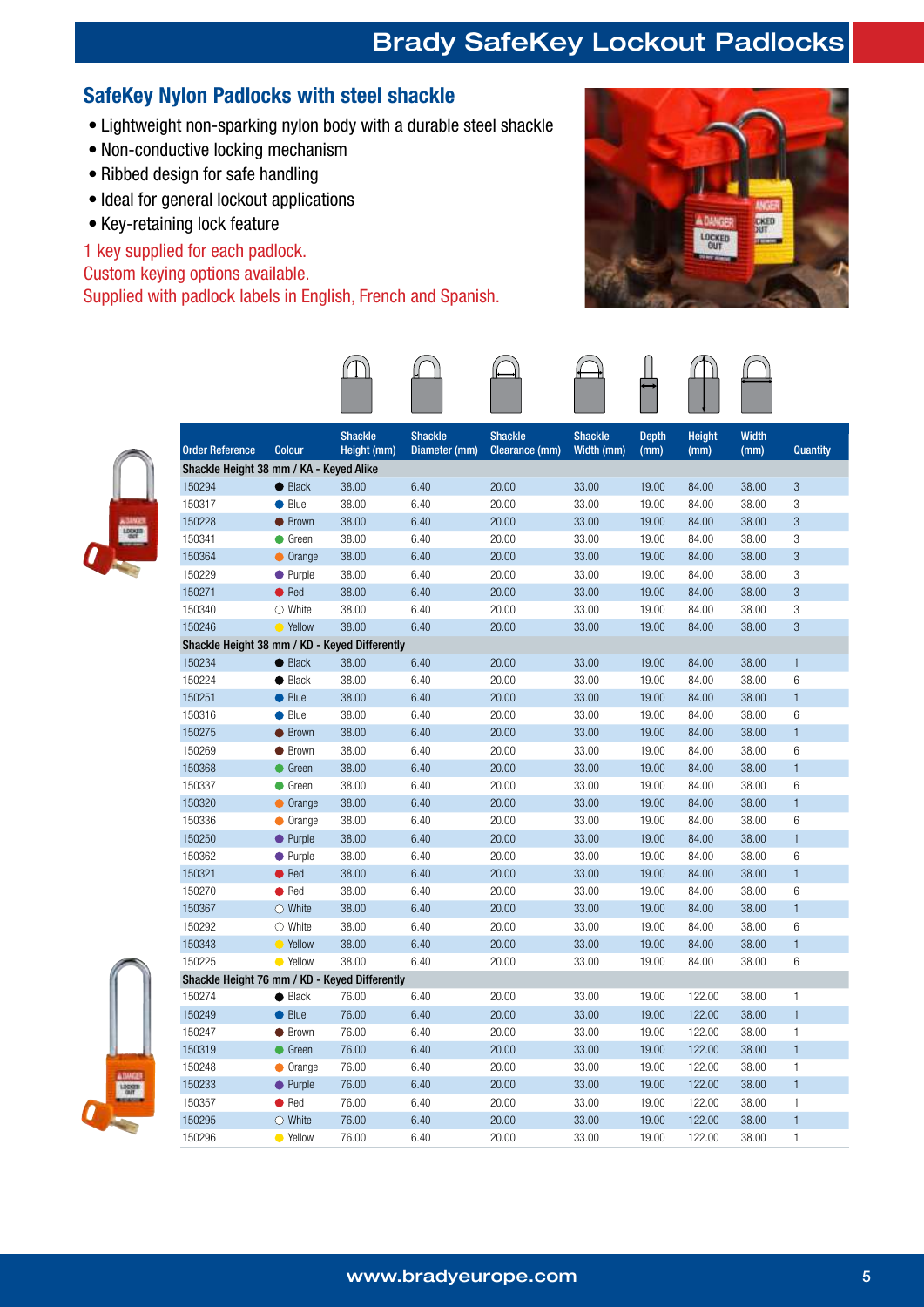

#### SafeKey Nylon Padlocks with plastic shackle

- Lightweight non-sparking nylon body with polymer plastic shackle that's non-conductive and non-sparking
- Non-conductive locking mechanism
- Ribbed design for safe handling
- Ideal for electrical applications or general lockout applications
- Key-retaining lock feature

1 key supplied for each padlock. Custom keying options available. Supplied with padlock labels in English, French and Spanish.





|                                               |                  | <b>Shackle</b> | <b>Shackle</b> | <b>Shackle</b> | <b>Shackle</b> | <b>Depth</b> | <b>Height</b> | <b>Width</b> |              |
|-----------------------------------------------|------------------|----------------|----------------|----------------|----------------|--------------|---------------|--------------|--------------|
| <b>Order Reference</b>                        | <b>Colour</b>    | Height (mm)    | Diameter (mm)  | Clearance (mm) | Width (mm)     | (mm)         | (mm)          | (mm)         | Quantity     |
| Shackle Height 38 mm / KA - Keyed Alike       |                  |                |                |                |                |              |               |              |              |
| 150315                                        | $\bullet$ Black  | 38.00          | 6.40           | 20.00          | 33.00          | 19.00        | 84.00         | 38.00        | 3            |
| 150268                                        | $\bullet$ Blue   | 38.00          | 6.40           | 20.00          | 33.00          | 19.00        | 84.00         | 38.00        | 3            |
| 150314                                        | ● Brown          | 38.00          | 6.40           | 20.00          | 33.00          | 19.00        | 84.00         | 38.00        | 3            |
| 150223                                        | <b>Green</b>     | 38.00          | 6.40           | 20.00          | 33.00          | 19.00        | 84.00         | 38.00        | 3            |
| 150222                                        | • Orange         | 38.00          | 6.40           | 20.00          | 33.00          | 19.00        | 84.00         | 38.00        | 3            |
| 150353                                        | • Purple         | 38.00          | 6.40           | 20.00          | 33.00          | 19.00        | 84.00         | 38.00        | 3            |
| 150291                                        | $\bullet$ Red    | 38.00          | 6.40           | 20.00          | 33.00          | 19.00        | 84.00         | 38.00        | 3            |
| 150267                                        | $\bigcirc$ White | 38.00          | 6.40           | 20.00          | 33.00          | 19.00        | 84.00         | 38.00        | 3            |
| 150290                                        | • Yellow         | 38.00          | 6.40           | 20.00          | 33.00          | 19.00        | 84.00         | 38.00        | 3            |
| Shackle Height 38 mm / KD - Keyed Differently |                  |                |                |                |                |              |               |              |              |
| 150231                                        | ● Black          | 38.00          | 6.40           | 20.00          | 33.00          | 19.00        | 84.00         | 38.00        | $\mathbf{1}$ |
| 150351                                        | <b>Black</b>     | 38.00          | 6.40           | 20.00          | 33.00          | 19.00        | 84.00         | 38.00        | 6            |
| 150366                                        | Blue<br>●        | 38.00          | 6.40           | 20.00          | 33.00          | 19.00        | 84.00         | 38.00        | $\mathbf{1}$ |
| 150221                                        | $\bullet$ Blue   | 38.00          | 6.40           | 20.00          | 33.00          | 19.00        | 84.00         | 38.00        | 6            |
| 150318                                        | ● Brown          | 38.00          | 6.40           | 20.00          | 33.00          | 19.00        | 84.00         | 38.00        | $\mathbf{1}$ |
| 150309                                        | <b>Brown</b>     | 38.00          | 6.40           | 20.00          | 33.00          | 19.00        | 84.00         | 38.00        | 6            |
| 150273                                        | <b>Green</b>     | 38.00          | 6.40           | 20.00          | 33.00          | 19.00        | 84.00         | 38.00        | 1            |
| 150334                                        | Green            | 38.00          | 6.40           | 20.00          | 33.00          | 19.00        | 84.00         | 38.00        | 6            |
| 150230                                        | <b>Orange</b>    | 38.00          | 6.40           | 20.00          | 33.00          | 19.00        | 84.00         | 38.00        | $\mathbf{1}$ |
| 150310                                        | Orange           | 38.00          | 6.40           | 20.00          | 33.00          | 19.00        | 84.00         | 38.00        | 6            |
| 150272                                        | • Purple         | 38.00          | 6.40           | 20.00          | 33.00          | 19.00        | 84.00         | 38.00        | $\mathbf{1}$ |
| 150350                                        | • Purple         | 38.00          | 6.40           | 20.00          | 33.00          | 19.00        | 84.00         | 38.00        | 6            |
| 150342                                        | $\bullet$ Red    | 38.00          | 6.40           | 20.00          | 33.00          | 19.00        | 84.00         | 38.00        | $\mathbf{1}$ |
| 150311                                        | $\bullet$ Red    | 38.00          | 6.40           | 20.00          | 33.00          | 19.00        | 84.00         | 38.00        | 6            |
| 150365                                        | $\bigcirc$ White | 38.00          | 6.40           | 20.00          | 33.00          | 19.00        | 84.00         | 38.00        | $\mathbf{1}$ |
| 150308                                        | $\bigcirc$ White | 38.00          | 6.40           | 20.00          | 33.00          | 19.00        | 84.00         | 38.00        | 6            |
| 150232                                        | • Yellow         | 38.00          | 6.40           | 20.00          | 33.00          | 19.00        | 84.00         | 38.00        | $\mathbf{1}$ |
| 150265                                        | • Yellow         | 38.00          | 6.40           | 20.00          | 33.00          | 19.00        | 84.00         | 38.00        | 6            |

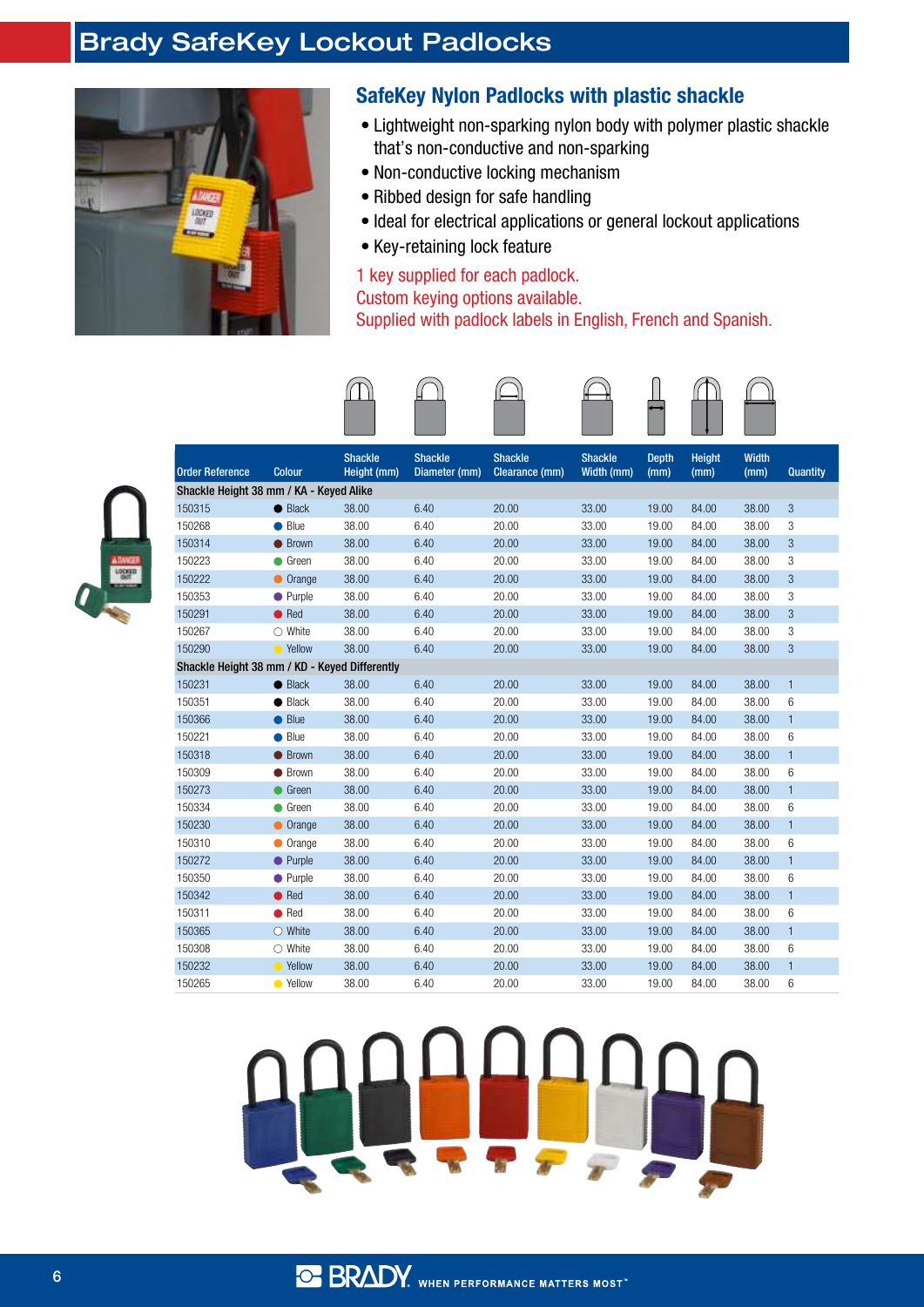#### SafeKey Nylon Compact Padlocks

- Extremely compact and lightweight design
- Non-conductive and non-sparking nylon body and polymer shackle
- Non-conductive locking mechanism
- Ideal for electrical applications and small spaces
- Ribbed design for safe handling
- For electrical contractors, maintenance and electricians

#### 1 key supplied for each padlock.

#### Custom keying options available.

Supplied with padlock labels in English, French and Spanish.

**Shackle** 

**Shackle** 





**Shackle** 

**Depth** 

Heigh

**Width** 



| <b>Order Reference</b>                        | <b>Colour</b>    | Height (mm) | Diameter (mm) | Clearance (mm) | Width (mm) | (mm)  | (mm)  | (mm)  | Quantity       |
|-----------------------------------------------|------------------|-------------|---------------|----------------|------------|-------|-------|-------|----------------|
| Shackle Height 25 mm / KA - Keyed Alike       |                  |             |               |                |            |       |       |       |                |
| 150193                                        | $\bullet$ Black  | 25.00       | 4.30          | 18.00          | 26.00      | 19.00 | 67.00 | 33.00 | 3              |
| 150192                                        | $\bullet$ Blue   | 25.00       | 4.30          | 18.00          | 26.00      | 19.00 | 67.00 | 33.00 | 3              |
| 150196                                        | ● Brown          | 25.00       | 4.30          | 18.00          | 26.00      | 19.00 | 67.00 | 33.00 | $\sqrt{3}$     |
| 150191                                        | <b>Green</b>     | 25.00       | 4.30          | 18.00          | 26.00      | 19.00 | 67.00 | 33.00 | 3              |
| 150194                                        | <b>O</b> Orange  | 25.00       | 4.30          | 18.00          | 26.00      | 19.00 | 67.00 | 33.00 | $\sqrt{3}$     |
| 150195                                        | • Purple         | 25.00       | 4.30          | 18.00          | 26.00      | 19.00 | 67.00 | 33.00 | 3              |
| 150189                                        | $\bullet$ Red    | 25.00       | 4.30          | 18.00          | 26.00      | 19.00 | 67.00 | 33.00 | $\sqrt{3}$     |
| 150197                                        | $\bigcirc$ White | 25.00       | 4.30          | 18.00          | 26.00      | 19.00 | 67.00 | 33.00 | 3              |
| 150190                                        | • Yellow         | 25.00       | 4.30          | 18.00          | 26.00      | 19.00 | 67.00 | 33.00 | 3              |
| Shackle Height 25 mm / KD - Keyed Differently |                  |             |               |                |            |       |       |       |                |
| 150184                                        | $\bullet$ Black  | 25.00       | 4.30          | 18.00          | 26.00      | 19.00 | 67.00 | 33.00 | $\mathbf{1}$   |
| 150211                                        | ● Black          | 25.00       | 4.30          | 18.00          | 26.00      | 19.00 | 67.00 | 33.00 | 6              |
| 150183                                        | $\bullet$ Blue   | 25.00       | 4.30          | 18.00          | 26.00      | 19.00 | 67.00 | 33.00 | 1              |
| 150210                                        | $\bullet$ Blue   | 25.00       | 4.30          | 18.00          | 26.00      | 19.00 | 67.00 | 33.00 | 6              |
| 150187                                        | ● Brown          | 25.00       | 4.30          | 18.00          | 26.00      | 19.00 | 67.00 | 33.00 | $\mathbf{1}$   |
| 150214                                        | <b>Brown</b>     | 25.00       | 4.30          | 18.00          | 26.00      | 19.00 | 67.00 | 33.00 | 6              |
| 150182                                        | Green            | 25.00       | 4.30          | 18.00          | 26.00      | 19.00 | 67.00 | 33.00 | $\mathbf{1}$   |
| 150209                                        | ● Green          | 25.00       | 4.30          | 18.00          | 26.00      | 19.00 | 67.00 | 33.00 | 6              |
| 150185                                        | • Orange         | 25.00       | 4.30          | 18.00          | 26.00      | 19.00 | 67.00 | 33.00 | $\mathbf{1}$   |
| 150212                                        | Orange           | 25.00       | 4.30          | 18.00          | 26.00      | 19.00 | 67.00 | 33.00 | 6              |
| 150186                                        | • Purple         | 25.00       | 4.30          | 18.00          | 26.00      | 19.00 | 67.00 | 33.00 | $\mathbf{1}$   |
| 150213                                        | • Purple         | 25.00       | 4.30          | 18.00          | 26.00      | 19.00 | 67.00 | 33.00 | 6              |
| 150180                                        | $\bullet$ Red    | 25.00       | 4.30          | 18.00          | 26.00      | 19.00 | 67.00 | 33.00 | 1              |
| 150207                                        | $\bullet$ Red    | 25.00       | 4.30          | 18.00          | 26.00      | 19.00 | 67.00 | 33.00 | $6\phantom{1}$ |
| 150188                                        | $\bigcirc$ White | 25.00       | 4.30          | 18.00          | 26.00      | 19.00 | 67.00 | 33.00 | 1              |
| 150215                                        | $\bigcirc$ White | 25.00       | 4.30          | 18.00          | 26.00      | 19.00 | 67.00 | 33.00 | 6              |
| 150181                                        | • Yellow         | 25.00       | 4.30          | 18.00          | 26.00      | 19.00 | 67.00 | 33.00 | $\mathbf{1}$   |
| 150208                                        | • Yellow         | 25.00       | 4.30          | 18.00          | 26.00      | 19.00 | 67.00 | 33.00 | 6              |

Shackle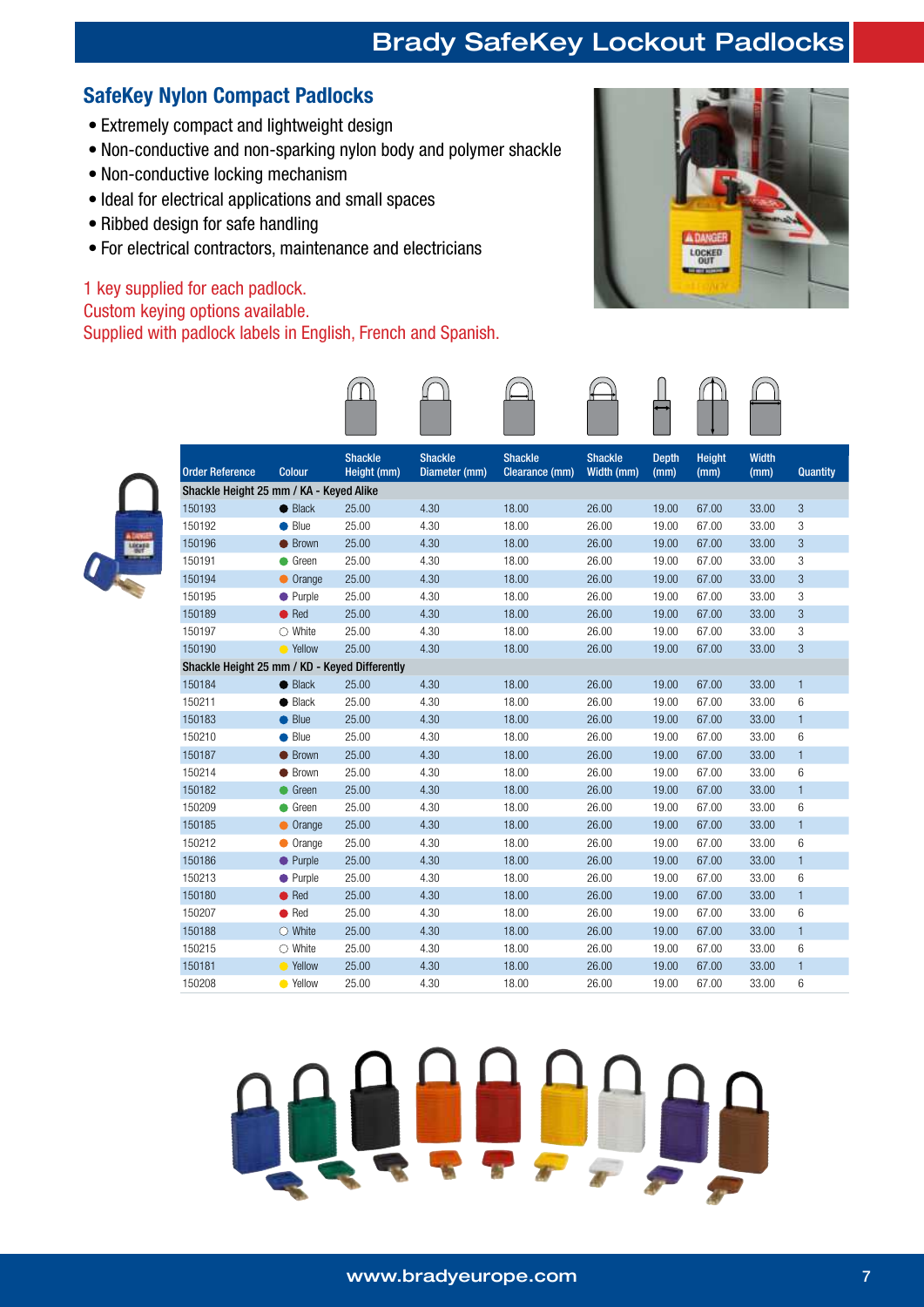

#### SafeKey Aluminum Padlocks with steel shackle

- Aluminum padlock with steel shackle provides corrosion resistance
- Non-conductive locking mechanism
- Ideal for indoor and outdoor use, and heavy-duty applications

1 key supplied for each padlock. Custom keying options available.





|                                               |                     | <b>Shackle</b> | <b>Shackle</b> | <b>Shackle</b> | <b>Shackle</b> | <b>Depth</b> | <b>Height</b> | Width |                 |
|-----------------------------------------------|---------------------|----------------|----------------|----------------|----------------|--------------|---------------|-------|-----------------|
| <b>Order Reference</b>                        | Colour              | Height (mm)    | Diameter (mm)  | Clearance (mm) | Width (mm)     | (mm)         | (mm)          | (mm)  | Quantity        |
| Shackle Height 38 mm / KA - Keyed Alike       |                     |                |                |                |                |              |               |       |                 |
| 150349                                        | $\bullet$ Black     | 38.00          | 6.40           | 20.00          | 33.00          | 19.00        | 84.00         | 38.00 | $\mathbf{3}$    |
| 150261                                        | $\bullet$ Blue      | 38.00          | 6.40           | 20.00          | 33.00          | 19.00        | 84.00         | 38.00 | 3               |
| 150260                                        | ● Brown             | 38.00          | 6.40           | 20.00          | 33.00          | 19.00        | 84.00         | 38.00 | 3               |
| 150281                                        | Green               | 38.00          | 6.40           | 20.00          | 33.00          | 19.00        | 84.00         | 38.00 | 3               |
| 150305                                        | <b>O</b> Orange     | 38.00          | 6.40           | 20.00          | 33.00          | 19.00        | 84.00         | 38.00 | 3               |
| 150348                                        | • Purple            | 38.00          | 6.40           | 20.00          | 33.00          | 19.00        | 84.00         | 38.00 | 3               |
| 150262                                        | $\bullet$ Red       | 38.00          | 6.40           | 20.00          | 33.00          | 19.00        | 84.00         | 38.00 | 3               |
| 150304                                        | ● Silver            | 38.00          | 6.40           | 20.00          | 33.00          | 19.00        | 84.00         | 38.00 | 3               |
| 150282                                        | • Yellow            | 38.00          | 6.40           | 20.00          | 33.00          | 19.00        | 84.00         | 38.00 | 3               |
| Shackle Height 38 mm / KD - Keyed Differently |                     |                |                |                |                |              |               |       |                 |
| 150243                                        | • Black             | 38.00          | 6.40           | 20.00          | 33.00          | 19.00        | 84.00         | 38.00 | $\mathbf{1}$    |
| 150240                                        | <b>Black</b>        | 38.00          | 6.40           | 20.00          | 33.00          | 19.00        | 84.00         | 38.00 | $6\phantom{1}$  |
| 150287                                        |                     | 38.00          |                |                | 33.00          |              |               |       | $\mathbf{1}$    |
|                                               | ● Blue              |                | 6.40           | 20.00          |                | 19.00        | 84.00         | 38.00 |                 |
| 150302                                        | • Blue              | 38.00          | 6.40           | 20.00          | 33.00          | 19.00        | 84.00         | 38.00 | $6\phantom{.}6$ |
| 150286                                        | <b>Brown</b>        | 38.00          | 6.40           | 20.00          | 33.00          | 19.00        | 84.00         | 38.00 | $\mathbf{1}$    |
| 150301                                        | ● Brown             | 38.00          | 6.40           | 20.00          | 33.00          | 19.00        | 84.00         | 38.00 | 6               |
| 150264                                        | Green               | 38.00          | 6.40           | 20.00          | 33.00          | 19.00        | 84.00         | 38.00 | $\mathbf{1}$    |
| 150256                                        | Green               | 38.00          | 6.40           | 20.00          | 33.00          | 19.00        | 84.00         | 38.00 | 6               |
| 150263                                        | • Orange            | 38.00          | 6.40           | 20.00          | 33.00          | 19.00        | 84.00         | 38.00 | $\mathbf{1}$    |
| 150326                                        | Orange              | 38.00          | 6.40           | 20.00          | 33.00          | 19.00        | 84.00         | 38.00 | $6\phantom{1}$  |
| 150333                                        | • Purple            | 38.00          | 6.40           | 20.00          | 33.00          | 19.00        | 84.00         | 38.00 | $\mathbf{1}$    |
| 150347                                        | • Purple            | 38.00          | 6.40           | 20.00          | 33.00          | 19.00        | 84.00         | 38.00 | $6\phantom{1}$  |
| 150307                                        | $\bullet$ Red       | 38.00          | 6.40           | 20.00          | 33.00          | 19.00        | 84.00         | 38.00 | $\mathbf{1}$    |
| 150303                                        | $\bullet$ Red       | 38.00          | 6.40           | 20.00          | 33.00          | 19.00        | 84.00         | 38.00 | 6               |
| 150242                                        | ● Silver            | 38.00          | 6.40           | 20.00          | 33.00          | 19.00        | 84.00         | 38.00 | $\mathbf{1}$    |
| 150278                                        | Silver<br>$\bullet$ | 38.00          | 6.40           | 20.00          | 33.00          | 19.00        | 84.00         | 38.00 | $6\phantom{.}6$ |
| 150288                                        | • Yellow            | 38.00          | 6.40           | 20.00          | 33.00          | 19.00        | 84.00         | 38.00 | $\mathbf{1}$    |
| 150219                                        | • Yellow            | 38.00          | 6.40           | 20.00          | 33.00          | 19.00        | 84.00         | 38.00 | 6               |
| Shackle Height 76 mm / KA - Keyed Alike       |                     |                |                |                |                |              |               |       |                 |
| 150217                                        | <b>Black</b>        | 76.00          | 6.40           | 20.00          | 33.00          | 19.00        | 122.00        | 38.00 | 3               |
| 150277                                        | • Blue              | 76.00          | 6.40           | 20.00          | 33.00          | 19.00        | 122.00        | 38.00 | $\mathbf{3}$    |
| 150299                                        | ● Brown             | 76.00          | 6.40           | 20.00          | 33.00          | 19.00        | 122.00        | 38.00 | 3               |
| 150238                                        | Green               | 76.00          | 6.40           | 20.00          | 33.00          | 19.00        | 122.00        | 38.00 | 3               |
| 150325                                        | Orange              | 76.00          | 6.40           | 20.00          | 33.00          | 19.00        | 122.00        | 38.00 | 3               |
| 150300                                        | • Purple            | 76.00          | 6.40           | 20.00          | 33.00          | 19.00        | 122.00        | 38.00 | 3               |
| 150218                                        | $\bullet$ Red       | 76.00          | 6.40           | 20.00          | 33.00          | 19.00        | 122.00        | 38.00 | 3               |
| 150276                                        | ● Silver            | 76.00          | 6.40           | 20.00          | 33.00          | 19.00        | 122.00        | 38.00 | $\sqrt{3}$      |
| 150239                                        | • Yellow            | 76.00          | 6.40           | 20.00          | 33.00          | 19.00        | 122.00        | 38.00 | 3               |
| Shackle Height 76 mm / KD - Keyed Differently |                     |                |                |                |                |              |               |       |                 |
| 150331                                        | <b>Black</b>        | 76.00          | 6.40           | 20.00          | 33.00          | 19.00        | 122.00        | 38.00 | $\mathbf{1}$    |
| 150216                                        | <b>Black</b>        | 76.00          | 6.40           | 20.00          | 33.00          | 19.00        | 122.00        | 38.00 | $6\phantom{1}6$ |
| 150241                                        | ● Blue              | 76.00          | 6.40           | 20.00          | 33.00          | 19.00        | 122.00        | 38.00 | $\mathbf{1}$    |
| 150322                                        | $\bullet$ Blue      | 76.00          | 6.40           | 20.00          | 33.00          | 19.00        | 122.00        | 38.00 | $6\phantom{1}6$ |
| 150284                                        | ● Brown             | 76.00          | 6.40           | 20.00          | 33.00          | 19.00        | 122.00        | 38.00 | 1               |
| 150235                                        | ● Brown             | 76.00          | 6.40           | 20.00          | 33.00          | 19.00        | 122.00        | 38.00 | $6\phantom{1}$  |
| 150360                                        | <b>Green</b>        | 76.00          | 6.40           | 20.00          | 33.00          | 19.00        | 122.00        | 38.00 |                 |
| 150252                                        |                     |                |                |                |                |              |               |       | $\overline{1}$  |
|                                               | <b>Green</b>        | 76.00          | 6.40           | 20.00          | 33.00          | 19.00        | 122.00        | 38.00 | $6\phantom{.}6$ |
| 150306                                        | • Orange            | 76.00          | 6.40           | 20.00          | 33.00          | 19.00        | 122.00        | 38.00 | $\mathbf{1}$    |
| 150344                                        | • Orange            | 76.00          | 6.40           | 20.00          | 33.00          | 19.00        | 122.00        | 38.00 | $6\phantom{.}6$ |
| 150330                                        | • Purple            | 76.00          | 6.40           | 20.00          | 33.00          | 19.00        | 122.00        | 38.00 | 1               |
| 150358                                        | • Purple            | 76.00          | 6.40           | 20.00          | 33.00          | 19.00        | 122.00        | 38.00 | $6\phantom{.}6$ |
| 150332                                        | $\bullet$ Red       | 76.00          | 6.40           | 20.00          | 33.00          | 19.00        | 122.00        | 38.00 | $\mathbf{1}$    |
| 150323                                        | $\bullet$ Red       | 76.00          | 6.40           | 20.00          | 33.00          | 19.00        | 122.00        | 38.00 | $6\phantom{.}6$ |
| 150283                                        | ● Silver            | 76.00          | 6.40           | 20.00          | 33.00          | 19.00        | 122.00        | 38.00 | $\mathbf{1}$    |
| 150297                                        | ● Silver            | 76.00          | 6.40           | 20.00          | 33.00          | 19.00        | 122.00        | 38.00 | $6\phantom{.}6$ |
| 150285                                        | • Yellow            | 76.00          | 6.40           | 20.00          | 33.00          | 19.00        | 122.00        | 38.00 | $\mathbf{1}$    |
| 150345                                        | • Yellow            | 76.00          | 6.40           | 20.00          | 33.00          | 19.00        | 122.00        | 38.00 | $6\phantom{.}6$ |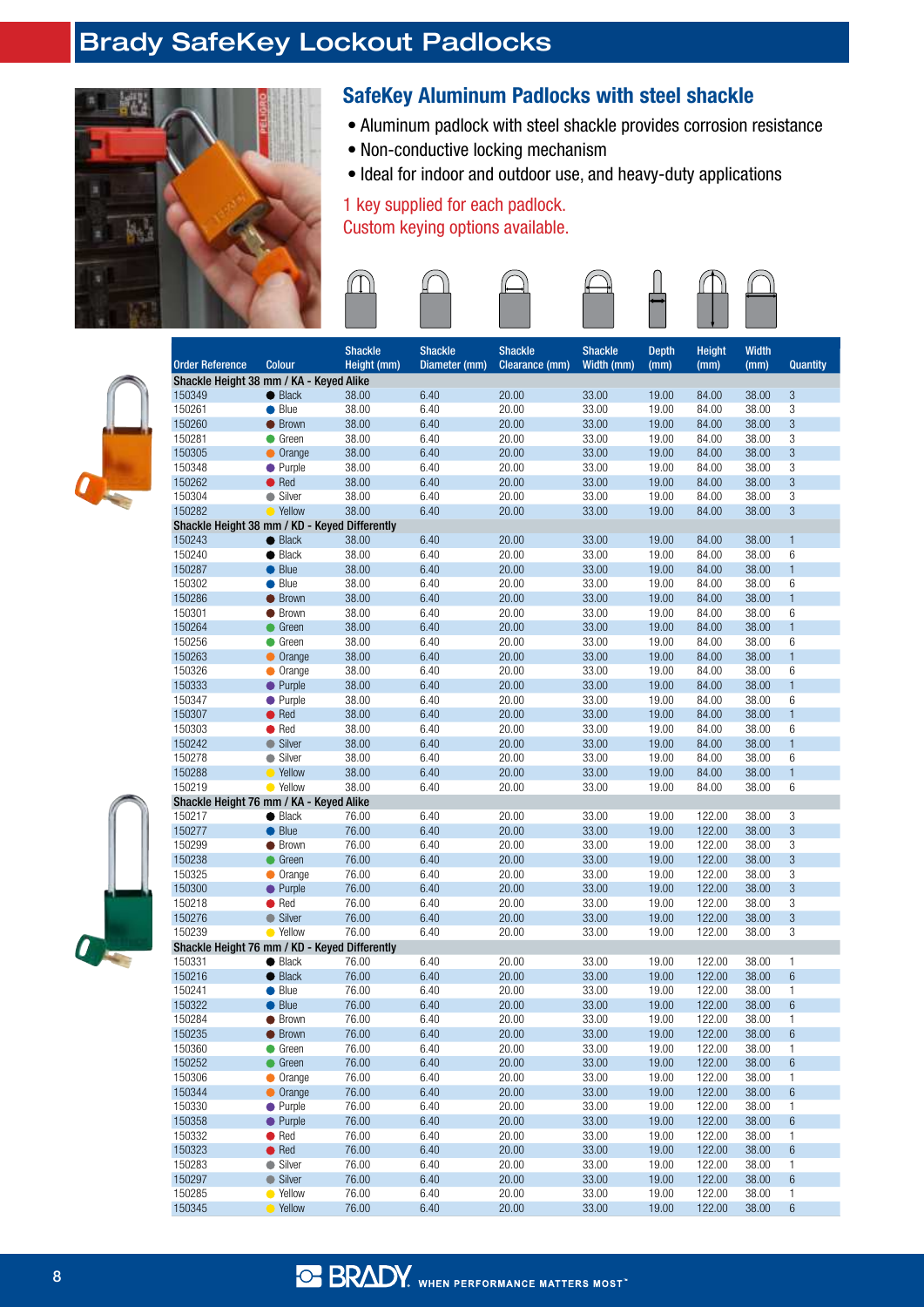# More really means more with SafeKey

Getting more for what you buy is always a plus. In your lockout scenario, here's what you get with up to 700% more unique key cuts:

|                                 | <b>Other Safety Padlocks</b> | <b>SafeKey Padlocks</b>  |                                           |
|---------------------------------|------------------------------|--------------------------|-------------------------------------------|
| <b>Keyed</b>                    | 15,000                       | $100,000+$               | 555555                                    |
| <b>Different</b>                | <b>Key Codes</b>             | <b>Key Codes</b>         |                                           |
| <b>1 Master</b>                 | 3,250                        | 15,000+                  |                                           |
| <b>Key</b>                      | <b>Key Codes</b>             | <b>Key Codes</b>         |                                           |
| <b>25 Master</b><br><b>Keys</b> | 150<br><b>Key Codes</b>      | 600+<br><b>Key Codes</b> | <b>OOOO</b><br><b>AA</b> AA<br>8 8 8<br>卑 |

#### Keying options

With more unique key cuts, it's important that you get the keying type that best suits your lockout programme.

#### Standard options



Keyed Different (KD) – Each lock is opened by its own unique key. Perfect for simple lockout applications and a manageable number of energy isolation points.

**Keyed Alike (KA)** – Each lock in the group can be opened with the same key. Easy to find the right key, reduces number of keys needed to carry. Ideal for individuals or trades responsible for multiple machines or isolation points.

#### Custom options



Master Keyed (MK) – Each grouping of locks (whether keyed alike or different) can be opened with a master key. Useful for larger, complex systems when supervisory access may be required

Grand Master Keyed (GMK) – The grand master key can open all locks grouped into two or more master keyed systems. Useful for larger, complex systems where supervisory or managerial access to all locks in the facility is needed.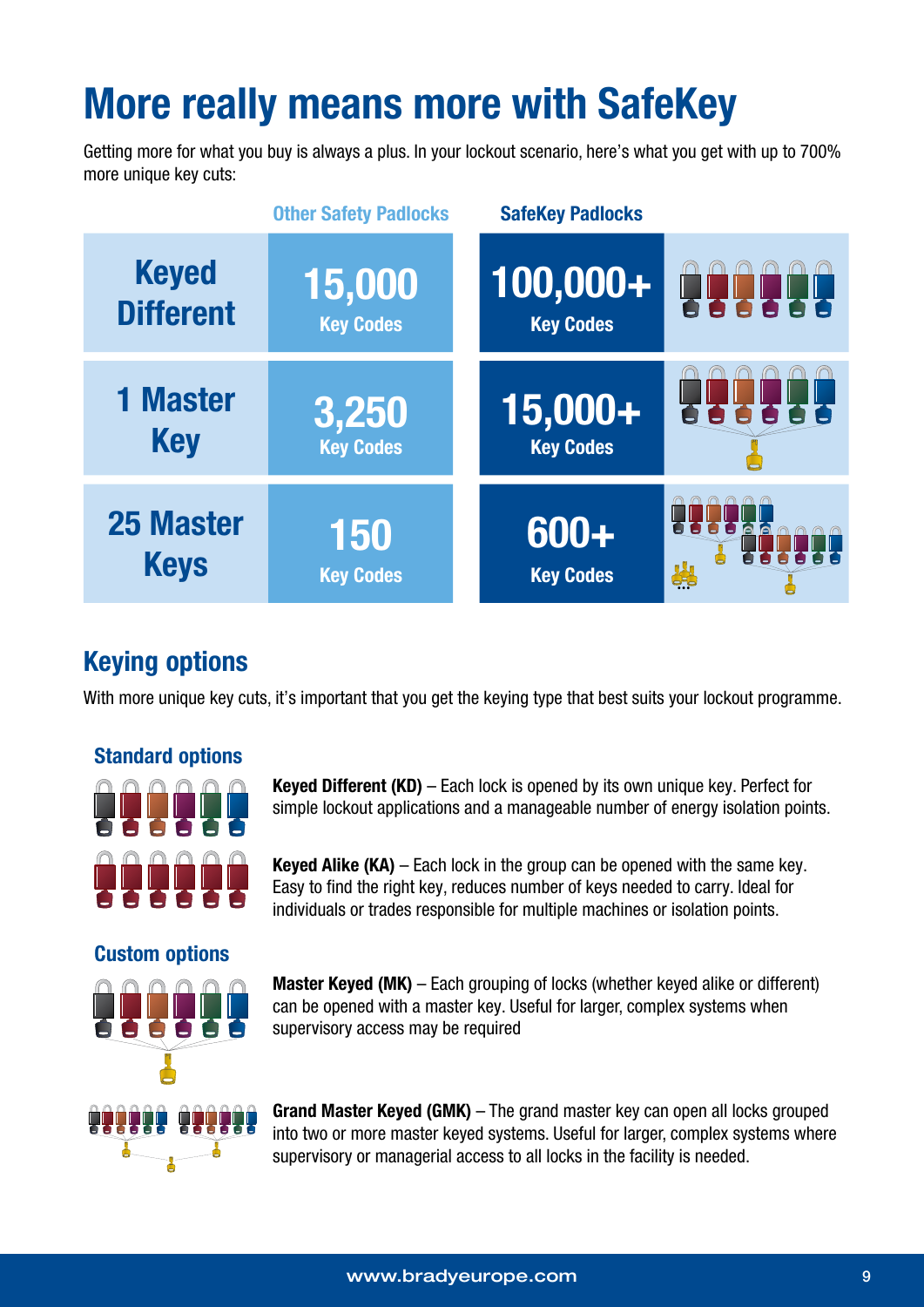# Create your own custom solution

Don't see the solution you need in standard options? Check out these custom options:



Lock type – Choose from lightweight nylon or durable aluminum in up to 9 colours, with 38 mm or 76 mm shackle options, as well as a compact nylon lock with a 25 mm shackle, to meet your application needs.

Keying option KA / KD - For lockout tagout programmes, the SafeKey Padlock provides Keyed Alike (KA) or Keyed Different (KD) keying types to fit your custom needs.

Keying option MK / GMK – For more complex lockout tagout programmes, the SafeKey Padlock provides Master and Grand Master keying types to fit your custom needs.

Charting – Brady will keep a record of and "chart" all key numbers provided at no charge to ensure that there is no unwanted key duplication on current or future orders, depending on your unique requirements.

Engraving – Padlocks and keys can be laser-engraved for any lockout or safety requirement. Padlocks can engraved on one to four surfaces to identify indviduals, departments, work areas, serial numbers and company logos. Additionally, keys can be engraved with up to 10 characters. Size and text restrictions apply depending on the padlock.

# Additional lockout solutions

Beyond our SafeKey padlocks, Brady offers a wide variety of lockout tagout solutions, including:

- Standard Brady safety, aluminum and laminated steel locks
- Lockout tagout labels, signs and tags
- Devices for circuit breaker, electrical plug, fuse, rotary switch, push button, valve and hose lockout
- Lockout cables, hasps, stations, kits and group lock boxes
- Visual lockout procedures software
- Lockout programme services, including training, programme development, procedure writing and auditing, gap analysis, machine inventory and more

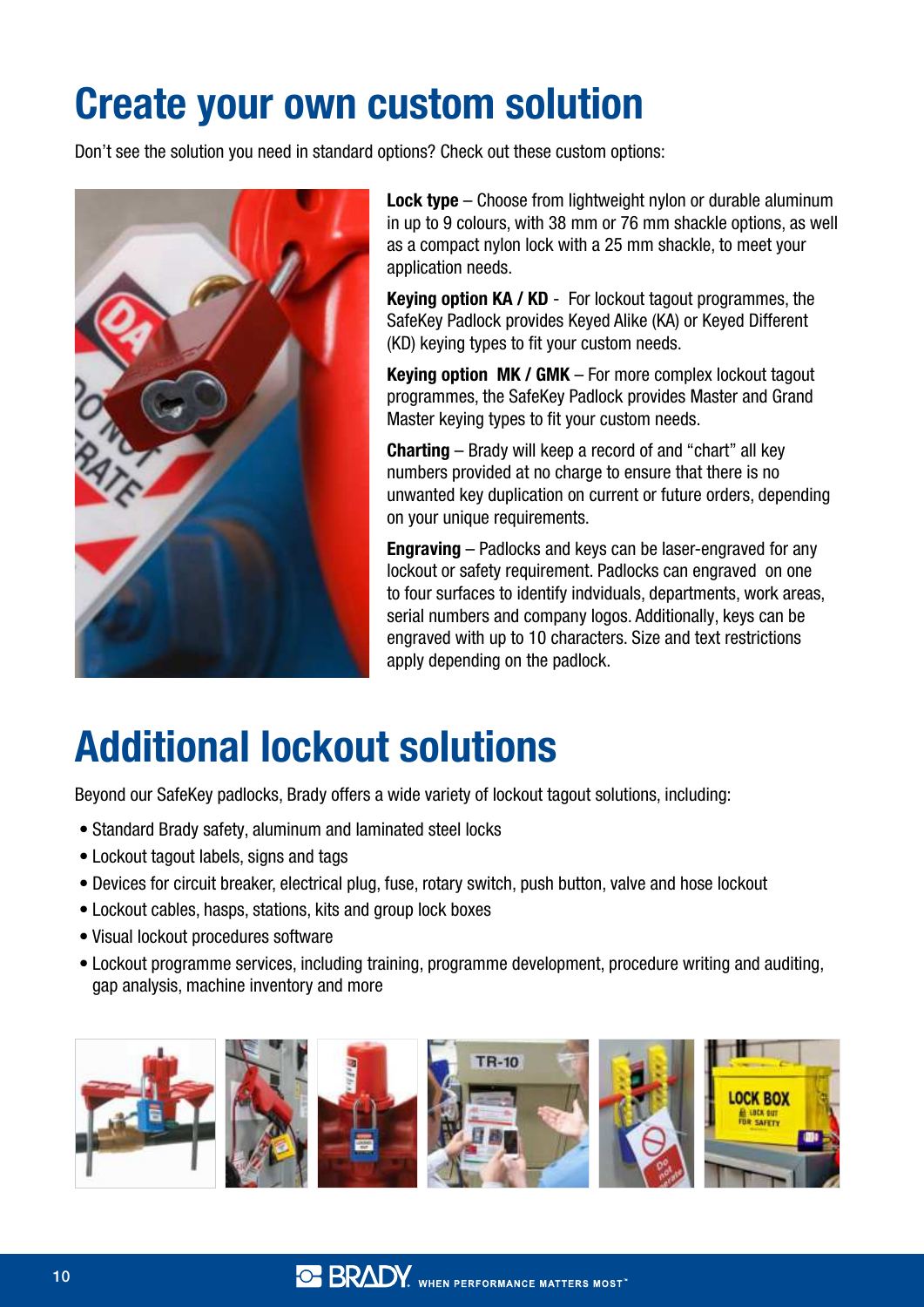## Why work with Brady?

Brady is the global leader in Lockout/Tagout solutions.

Brady was the first to respond to the new OSHA legislation in the U.S. in 1990, and has maintained its position as a leading Lockout solutions provider ever since. Today, Brady offers a comprehensive package for Lockout/Tagout compliance.

Increasing demand for advanced safety solutions in Europe and MEA countries has driven our R&D as well as know-how to become the best-in-class LO/TO complete solution provider.

## Why implement a lockout/tagout programme?

#### Reduced accident rates and injury costs

EU Figures show that 10 to 15% of all fatal accidents at work and 15 to 20% of all accidents are connected with maintenance. Common injuries include fractures, lacerations, amputations, burns and shocks. Due to the serious nature of many maintenance accidents, injury-related costs can be exorbitant.

#### Less downtime, higher productivity

A well-organised LO/TO programme that includes clearly labelled energy sources, easy-to-follow procedures, and readily accessible lockout tools can greatly speed up maintenance and servicing activities. Workers can avoid time-consuming tasks such as tracing pipelines and electrical circuits in order to verify the appropriate energy control points. As a result, maintenance work is completed more efficiently, downtime is reduced and machinery is kept running at peak performance levels.

#### Reduced indirect costs

Accidents can have a significant impact on work scheduling and productivity at the affected job site. The unexpected start up of equipment can also cause extensive damage to the machinery itself, adding the expense of equipment repairs and replacement to the total cost involved.

#### Best Safety Practice

Lockout/tagout has become globally recognised as best safety practice for many industries and is a legal requirement in the US.